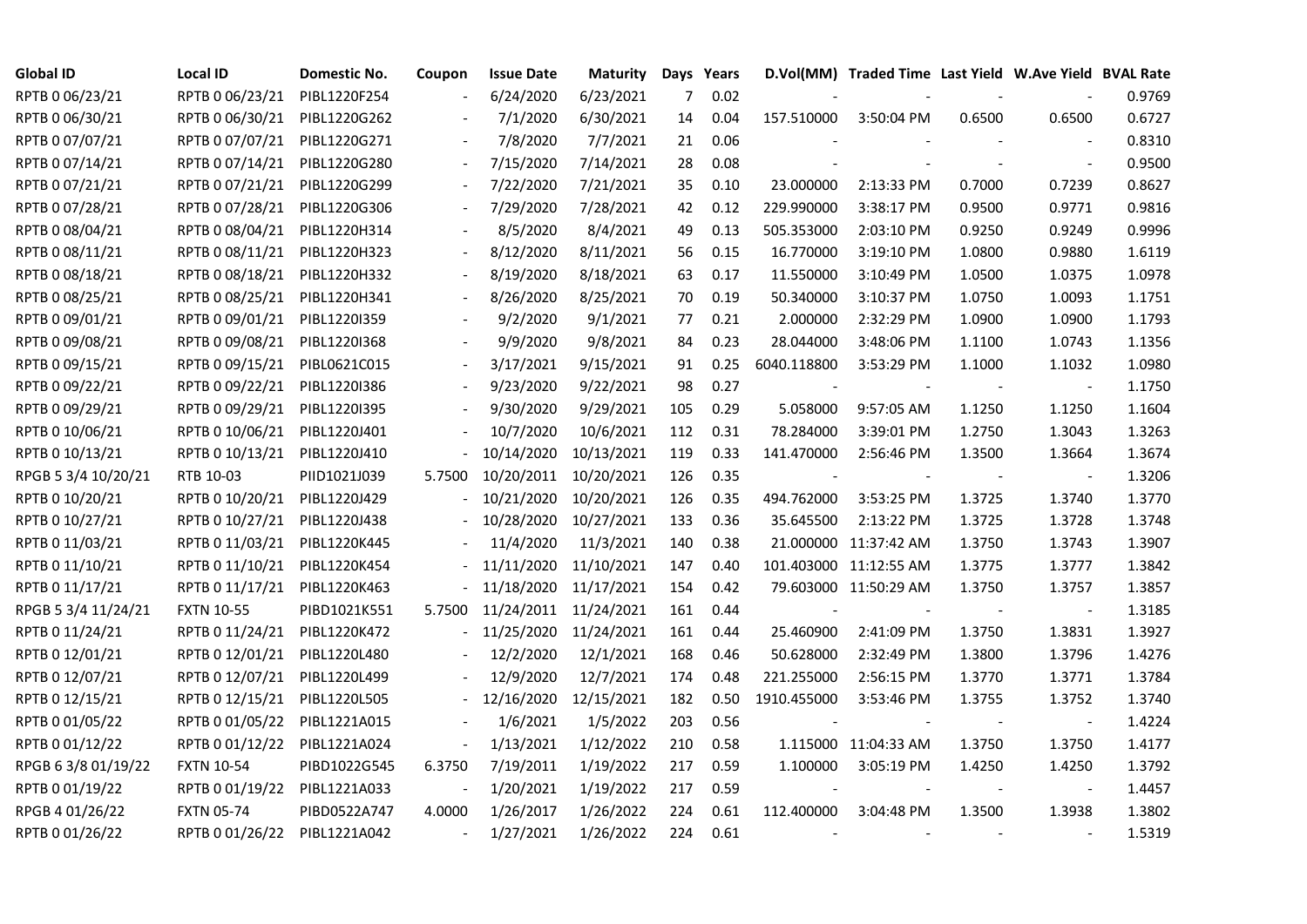| <b>Global ID</b>     | <b>Local ID</b>   | Domestic No. | Coupon                   | <b>Issue Date</b> | Maturity   |     | Days Years |                         | D.Vol(MM) Traded Time Last Yield W.Ave Yield BVAL Rate |        |                          |        |
|----------------------|-------------------|--------------|--------------------------|-------------------|------------|-----|------------|-------------------------|--------------------------------------------------------|--------|--------------------------|--------|
| RPTB 0 02/02/22      | RPTB 0 02/02/22   | PIBL1221B050 |                          | 2/3/2021          | 2/2/2022   | 231 | 0.63       |                         |                                                        |        |                          | 1.5158 |
| RPTB 0 02/09/22      | RPTB 0 02/09/22   | PIBL1221B069 |                          | 2/10/2021         | 2/9/2022   | 238 | 0.65       | 24.223000               | 3:15:08 PM                                             | 1.4250 | 1.4469                   | 1.5669 |
| RPTB 0 02/16/22      | RPTB 0 02/16/22   | PIBL1221B078 |                          | 2/17/2021         | 2/16/2022  | 245 | 0.67       |                         | 1.600000 11:55:41 AM                                   | 1.4500 | 1.4500                   | 1.4925 |
| RPTB 0 02/23/22      | RPTB 0 02/23/22   | PIBL1221B087 | $\overline{\phantom{a}}$ | 2/24/2021         | 2/23/2022  | 252 | 0.69       |                         |                                                        |        |                          | 1.5480 |
| RPTB 0 03/02/22      | RPTB 0 03/02/22   | PIBL1221C095 | $\blacksquare$           | 3/3/2021          | 3/2/2022   | 259 | 0.71       |                         |                                                        |        | $\blacksquare$           | 1.5639 |
| RPTB 0 03/09/22      | RPTB 0 03/09/22   | PIBL1221C102 | $\blacksquare$           | 3/10/2021         | 3/9/2022   | 266 | 0.73       |                         |                                                        |        | $\blacksquare$           | 1.5690 |
| RPGB 15 03/14/22     | <b>FXTN 20-02</b> | PIBD2022C021 | 15.0000                  | 3/14/2002         | 3/14/2022  | 271 | 0.74       |                         | 2.000000 11:31:37 AM                                   | 1.4300 | 1.4300                   | 1.4585 |
| RPTB 0 03/16/22      | RPTB 0 03/16/22   | PIBL1221C111 | $\overline{\phantom{a}}$ | 3/17/2021         | 3/16/2022  | 273 | 0.75       |                         |                                                        |        | $\blacksquare$           | 1.5819 |
| RPTB 0 03/23/22      | RPTB 0 03/23/22   | PIBL1221C120 |                          | 3/24/2021         | 3/23/2022  | 280 | 0.77       |                         |                                                        |        |                          | 1.6289 |
| RPTB 0 03/30/22      | RPTB 0 03/30/22   | PIBL1221C139 |                          | 3/31/2021         | 3/30/2022  | 287 | 0.79       |                         |                                                        |        |                          | 1.6068 |
| RPTB 0 04/06/22      | RPTB 0 04/06/22   | PIBL1221D147 |                          | 4/7/2021          | 4/6/2022   | 294 | 0.81       |                         |                                                        |        | $\blacksquare$           | 1.6209 |
| RPTB 0 04/13/22      | RPTB 0 04/13/22   | PIBL1221D156 | $\overline{\phantom{a}}$ | 4/14/2021         | 4/13/2022  | 301 | 0.82       |                         | 40.000000 11:34:13 AM                                  | 1.5250 | 1.5250                   | 1.5938 |
| RPTB 0 04/20/22      | RPTB 0 04/20/22   | PIBL1221D165 | $\overline{\phantom{a}}$ | 4/21/2021         | 4/20/2022  | 308 | 0.84       | 2090.000000             | 2:11:02 PM                                             | 1.6500 | 1.6500                   | 1.6500 |
| RPTB 0 04/27/22      | RPTB 0 04/27/22   | PIBL1221D174 |                          | 4/28/2021         | 4/27/2022  | 315 | 0.86       |                         |                                                        |        | $\blacksquare$           | 1.6076 |
| RPTB 0 05/04/22      | RPTB 0 05/04/22   | PIBL1221E182 |                          | 5/5/2021          | 5/4/2022   | 322 | 0.88       |                         | 21.142000 10:10:08 AM                                  | 1.6500 | 1.6500                   | 1.6500 |
| RPTB 0 05/11/22      | RPTB 0 05/11/22   | PIBL1221E191 |                          | 5/12/2021         | 5/11/2022  | 329 | 0.90       | 1.000000                | 3:24:59 PM                                             | 1.5400 | 1.5400                   | 1.6469 |
| RPTB 0 05/18/22      | RPTB 0 05/18/22   | PIBL1221E208 |                          | 5/19/2021         | 5/18/2022  | 336 | 0.92       |                         |                                                        |        |                          | 1.6478 |
| RPTB 0 05/25/22      | RPTB 0 05/25/22   | PIBL1221E217 | $\overline{\phantom{a}}$ | 5/26/2021         | 5/25/2022  | 343 | 0.94       |                         |                                                        |        | $\blacksquare$           | 1.6515 |
| RPTB 0 06/01/22      | RPTB 0 06/01/22   | PIBL1221F225 |                          | 6/2/2021          | 6/1/2022   | 350 | 0.96       | 1.200000                | 2:52:54 PM                                             | 1.5850 | 1.5850                   | 1.6347 |
| RPTB 0 06/08/22      | RPTB 0 06/08/22   | PIBL1221F234 | $\frac{1}{2}$            | 6/9/2021          | 6/8/2022   | 357 | 0.98       | 374.811000              | 3:58:28 PM                                             | 1.5900 | 1.5922                   | 1.5928 |
| RPTB 0 06/15/22      | RPTB 0 06/15/22   | PIBL1221F243 | $\blacksquare$           | 6/16/2021         | 6/15/2022  | 364 | 1.00       | 337.072000              | 3:20:17 PM                                             | 1.5700 | 1.5690                   | 1.5700 |
| RPGB 4 3/4 07/04/22  | <b>FXTN 03-24</b> | PIBD0322G247 | 4.7500                   | 7/4/2019          | 7/4/2022   | 383 | 1.05       |                         |                                                        |        | $\overline{\phantom{a}}$ | 1.6184 |
| RPGB 4 7/8 08/02/22  | <b>FXTN 10-56</b> | PIBD1022H562 | 4.8750                   | 8/2/2012          | 8/2/2022   | 412 | 1.13       |                         |                                                        |        |                          | 1.6250 |
| RPGB 4 3/4 09/13/22  | <b>FXTN 10-57</b> | PIBD1022I570 | 4.7500                   | 9/13/2012         | 9/13/2022  | 454 | 1.24       |                         |                                                        |        | $\overline{a}$           | 1.6725 |
| RPGB 12 3/4 10/17/22 | <b>FXTN 20-03</b> | PIBD2022J033 | 12.7500                  | 10/17/2002        | 10/17/2022 | 488 | 1.34       |                         |                                                        |        | $\blacksquare$           | 1.7110 |
| RPGB 4 5/8 12/04/22  | RTB 05-11         | PIID0522L114 | 4.6250                   | 12/4/2017         | 12/4/2022  | 536 | 1.47       | 926.200000              | 2:31:10 PM                                             | 1.7150 | 1.7317                   | 1.7324 |
| RPGB 4 12/06/22      | <b>FXTN 10-58</b> | PIBD1022L585 | 4.0000                   | 12/6/2012         | 12/6/2022  | 538 | 1.47       |                         | 6.981000 11:40:36 AM                                   | 1.7600 | 1.7551                   | 1.8078 |
| RPGB 4 3/8 02/11/23  | RTB 03-10         | PIID0323B101 | 4.3750                   | 2/11/2020         | 2/11/2023  | 605 | 1.66       | 990.000000              | 2:31:51 PM                                             | 1.7950 | 1.8079                   | 1.8076 |
| RPGB 13 02/20/23     | <b>FXTN 20-04</b> | PIBD2023B048 | 13.0000                  | 2/20/2003         | 2/20/2023  | 614 | 1.68       |                         |                                                        |        | $\blacksquare$           | 1.8537 |
| RPGB 5 1/2 03/08/23  | <b>FXTN 05-75</b> | PIBD0523C752 | 5.5000                   | 3/8/2018          | 3/8/2023   | 630 | 1.73       | 1120.000000 11:45:37 AM |                                                        | 1.8100 | 1.8457                   | 1.8327 |
| RPGB 3 1/2 04/21/23  | <b>FXTN 07-58</b> | PIBD0723D588 | 3.5000                   | 4/21/2016         | 4/21/2023  | 674 | 1.85       | 4.100000                | 2:34:41 PM                                             | 1.9000 | 1.9732                   | 1.9098 |
| RPGB 11 7/8 05/29/23 | <b>FXTN 20-05</b> | PIBD2023E054 | 11.8750                  | 5/29/2003         | 5/29/2023  | 712 | 1.95       |                         |                                                        |        |                          | 1.9761 |
| RPGB 3 1/4 08/15/23  | RTB 10-04         | PIID1023H046 | 3.2500                   | 8/15/2013         | 8/15/2023  | 790 | 2.16       | 26.470000               | 2:32:06 PM                                             | 2.0000 | 2.0375                   | 1.9849 |
| RPGB 2 3/8 09/10/23  | <b>FXTN 03-25</b> | PIBD0323I252 | 2.3750                   | 9/10/2020         | 9/10/2023  | 816 | 2.23       | 904.000000              | 2:34:32 PM                                             | 1.9600 | 1.9999                   | 1.9995 |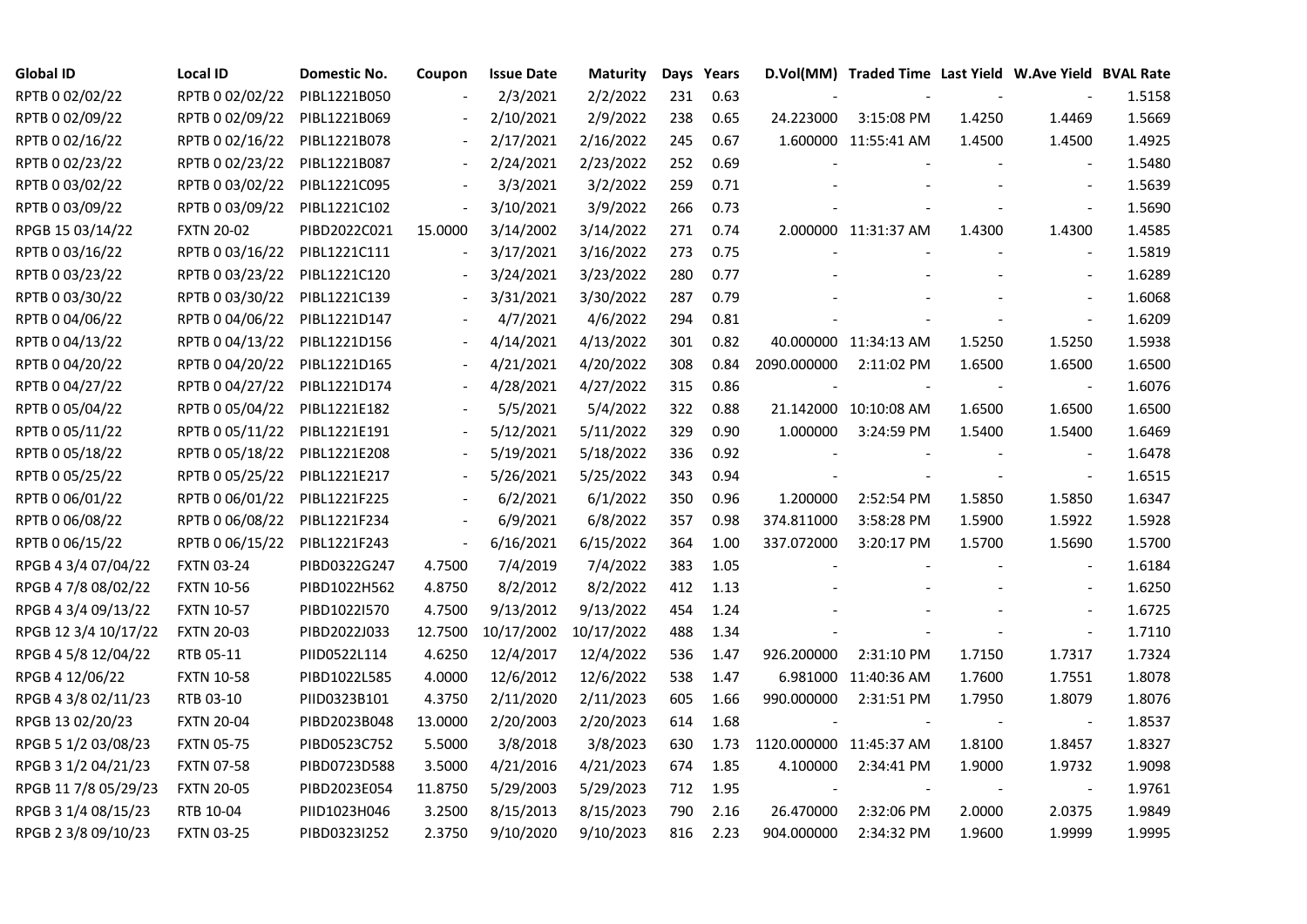| <b>Global ID</b>     | <b>Local ID</b>   | Domestic No. | Coupon  | <b>Issue Date</b> | <b>Maturity</b>       |     | Days Years |                         | D.Vol(MM) Traded Time Last Yield W.Ave Yield BVAL Rate |        |                          |        |
|----------------------|-------------------|--------------|---------|-------------------|-----------------------|-----|------------|-------------------------|--------------------------------------------------------|--------|--------------------------|--------|
| RPGB 11 3/8 10/23/23 | <b>FXTN 20-06</b> | PIBD2023J068 | 11.3750 | 10/23/2003        | 10/23/2023            | 859 | 2.35       |                         |                                                        |        |                          | 2.0550 |
| RPGB 2 3/8 03/09/24  | RTB 03-11         | PIID0324C115 | 2.3750  | 3/9/2021          | 3/9/2024              | 997 | 2.73       | 6694.878000             | 3:59:33 PM                                             | 2.3550 | 2.3621                   | 2.3637 |
| RPGB 6 1/4 03/12/24  | RTB 05-12         | PIID0524C129 | 6.2500  | 3/12/2019         | 3/12/2024 1,000       |     | 2.74       | 9.000000                | 2:41:57 PM                                             | 2.3650 | 2.3628                   | 2.3517 |
| RPGB 4 1/2 04/20/24  | <b>FXTN 07-59</b> | PIBD0724D595 | 4.5000  | 4/20/2017         | 4/20/2024 1,039       |     | 2.85       |                         |                                                        |        | $\blacksquare$           | 2.3298 |
| RPGB 12 3/8 06/03/24 | <b>FXTN 20-07</b> | PIBD2024F075 | 12.3750 | 6/3/2004          | 6/3/2024 1,083        |     | 2.97       |                         |                                                        |        | $\overline{\phantom{a}}$ | 2.3474 |
| RPGB 12 7/8 08/05/24 | <b>FXTN 20-08</b> | PIBD2024H086 | 12.8750 | 8/5/2004          | 8/5/2024 1,146        |     | 3.14       |                         |                                                        |        | $\blacksquare$           | 2.4303 |
| RPGB 4 1/8 08/20/24  | <b>FXTN 10-59</b> | PIBD1024H595 | 4.1250  | 8/20/2014         | 8/20/2024 1,161       |     | 3.18       |                         |                                                        |        | $\blacksquare$           | 2.4502 |
| RPGB 4 1/4 10/17/24  | <b>FXTN 05-76</b> | PIBD0524J762 | 4.2500  | 10/17/2019        | 10/17/2024 1,219      |     | 3.34       | 321.260000              | 2:25:21 PM                                             | 2.5150 | 2.5216                   | 2.5266 |
| RPGB 13 3/4 11/11/24 | <b>FXTN 20-09</b> | PIBD2024K091 | 13.7500 | 11/11/2004        | 11/11/2024 1,244      |     | 3.41       |                         |                                                        |        |                          | 2.5300 |
| RPGB 5 3/4 04/12/25  | <b>FXTN 07-61</b> | PIBD0725D618 | 5.7500  | 4/12/2018         | 4/12/2025 1,396       |     | 3.82       |                         |                                                        |        | $\overline{\phantom{a}}$ | 2.6980 |
| RPGB 12 1/8 04/14/25 | <b>FXTN 20-10</b> | PIBD2025D103 | 12.1250 | 4/14/2005         | 4/14/2025 1,398       |     | 3.83       |                         |                                                        |        | $\blacksquare$           | 2.6867 |
| RPGB 2 5/8 08/12/25  | RTB 05-13         | PIID0525H130 | 2.6250  | 8/12/2020         | 8/12/2025 1,518       |     | 4.16       | 2226.958000             | 3:08:48 PM                                             | 2.6855 | 2.6865                   | 2.6865 |
| RPGB 3 5/8 09/09/25  | <b>FXTN 10-60</b> | PIBD10251608 | 3.6250  | 9/9/2015          | 9/9/2025 1,546        |     | 4.23       | 201.570000              | 2:36:46 PM                                             | 2.7600 | 2.7600                   | 2.7373 |
| RPGB 12 1/8 10/20/25 | <b>FXTN 20-11</b> | PIBD2025J116 | 12.1250 | 10/20/2005        | 10/20/2025 1,587      |     | 4.35       |                         |                                                        |        | $\blacksquare$           | 2.8633 |
| RPGB 18 1/4 11/29/25 | <b>FXTN 25-01</b> | PIBD2525K015 | 18.2500 | 11/29/2000        | 11/29/2025 1,627      |     | 4.45       |                         |                                                        |        | $\blacksquare$           | 2.8990 |
| RPGB 10 1/4 01/19/26 | <b>FXTN 20-12</b> | PIBD2026A122 | 10.2500 | 1/19/2006         | 1/19/2026 1,678       |     | 4.59       |                         |                                                        |        | $\overline{\phantom{a}}$ | 2.9446 |
| RPGB 6 1/4 02/14/26  | <b>FXTN 07-62</b> | PIBD0726B627 | 6.2500  | 2/14/2019         | 2/14/2026 1,704       |     | 4.67       | 44.300000               | 2:00:38 PM                                             | 3.0250 | 3.0248                   | 3.1054 |
| RPGB 3 3/8 04/08/26  | <b>FXTN 05-77</b> | PIBD0526D772 | 3.3750  | 4/8/2021          | 4/8/2026 1,757        |     | 4.81       | 1087.722000             | 2:30:36 PM                                             | 2.9500 | 2.9457                   | 2.9505 |
| RPGB 3 1/2 09/20/26  | RTB 10-05         | PIID1026I057 | 3.5000  | 9/20/2016         | 9/20/2026 1,922       |     | 5.26       | 111.120000              | 3:51:57 PM                                             | 3.3000 | 3.3270                   | 3.3300 |
| RPGB 6 1/4 10/20/26  | RTB 15-01         | PIID1526J019 | 6.2500  | 10/20/2011        | 10/20/2026 1,952      |     | 5.34       |                         | 0.500000 11:11:20 AM                                   | 3.3800 | 3.3800                   | 3.4665 |
| RPGB 8 12/07/26      | <b>FXTN 20-13</b> | PIBD2026L139 | 8.0000  | 12/7/2006         | 12/7/2026 2,000       |     | 5.48       |                         |                                                        |        | $\overline{\phantom{a}}$ | 3.2556 |
| RPGB 5 3/8 03/01/27  | RTB 15-02         | PIID1527C023 | 5.3750  | 3/1/2012          | 3/1/2027 2,084        |     | 5.71       |                         |                                                        |        | $\overline{\phantom{a}}$ | 3.2628 |
| RPGB 4 3/4 05/04/27  | <b>FXTN 10-61</b> | PIBD1027E617 | 4.7500  | 5/4/2017          | 5/4/2027 2,148        |     | 5.88       | 526.561000              | 3:50:23 PM                                             | 3.2500 | 3.2569                   | 3.2542 |
| RPGB 8 5/8 09/06/27  | <b>FXTN 20-14</b> | PIBD2027I140 | 8.6250  | 9/6/2007          | 9/6/2027 2,273        |     | 6.22       |                         |                                                        |        | $\overline{\phantom{a}}$ | 3.3837 |
| RPGB 6 1/4 03/22/28  | <b>FXTN 10-63</b> | PIBD1028C635 | 6.2500  | 3/22/2018         | 3/22/2028 2,471       |     | 6.77       |                         |                                                        |        | $\bar{\phantom{a}}$      | 3.5323 |
| RPGB 3 5/8 04/22/28  | <b>FXTN 07-64</b> | PIBD0728D649 | 3.6250  | 4/22/2021         | 4/22/2028 2,502       |     | 6.85       | 3029.000000             | 3:58:04 PM                                             | 3.5400 | 3.5414                   | 3.5392 |
| RPGB 9 1/2 12/04/28  | <b>FXTN 20-15</b> | PIBD2028L151 | 9.5000  | 12/4/2008         | 12/4/2028 2,728       |     | 7.47       |                         |                                                        |        | $\sim$                   | 3.6022 |
| RPGB 6 7/8 01/10/29  | <b>FXTN 10-64</b> | PIBD1029A644 | 6.8750  | 1/10/2019         | 1/10/2029 2,765       |     | 7.57       |                         |                                                        |        | $\blacksquare$           | 3.6421 |
| RPGB 8 3/4 05/27/30  | <b>FXTN 20-16</b> | PIBD2030E166 | 8.7500  | 5/27/2010         | 5/27/2030 3,267       |     | 8.95       |                         |                                                        |        | $\omega$                 | 3.7854 |
| RPGB 2 7/8 07/09/30  | <b>FXTN 10-65</b> | PIBD1030G655 | 2.8750  | 7/9/2020          | 7/9/2030 3,310        |     | 9.06       | 1193.438800 11:53:00 AM |                                                        | 3.7050 | 3.7212                   | 3.7240 |
| RPGB 12 1/2 07/28/30 | <b>FXTN 25-02</b> | PIBD2530G029 | 12.5000 | 7/28/2005         | 7/28/2030 3,329       |     | 9.11       |                         |                                                        |        | $\overline{\phantom{a}}$ | 3.8028 |
| RPGB 11 1/4 01/26/31 | <b>FXTN 25-03</b> | PIBD2531A032 | 11.2500 | 1/26/2006         | 1/26/2031 3,511       |     | 9.61       |                         |                                                        |        | $\overline{\phantom{a}}$ | 3.8579 |
| RPGB 8 07/19/31      | <b>FXTN 20-17</b> | PIBD2031G171 | 8.0000  | 7/19/2011         | 7/19/2031 3,685 10.09 |     |            | 10.000000               | 2:31:52 PM                                             | 3.7075 | 3.7075                   | 3.7029 |
| RPGB 9 3/8 10/05/31  | <b>FXTN 25-04</b> | PIBD2531J042 | 9.3750  | 10/5/2006         | 10/5/2031 3,763 10.30 |     |            |                         |                                                        |        |                          | 4.0404 |